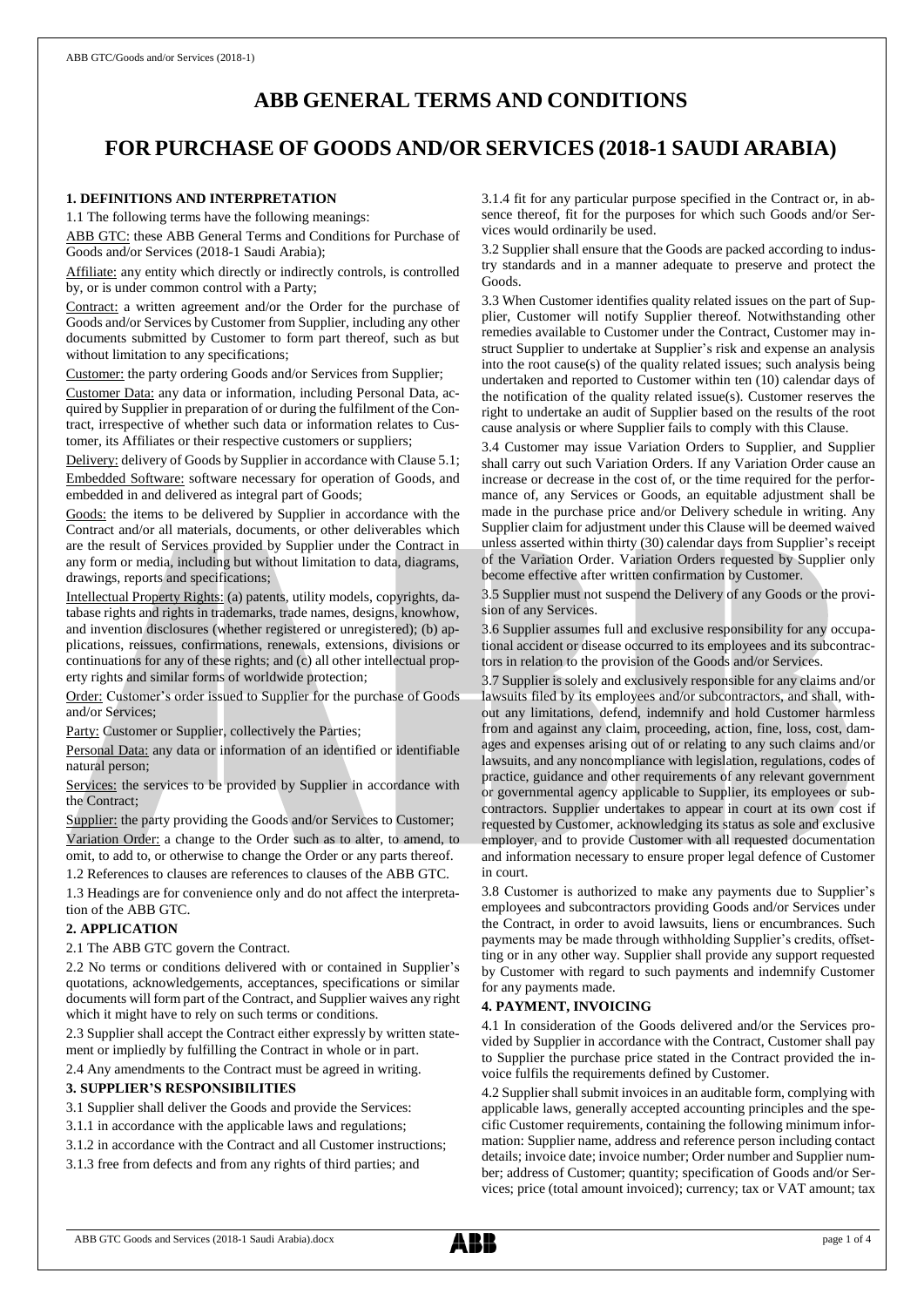or VAT number; Authorized Economic Operator and/or Approved Exporter Authorization number and/or other customs identification number, if applicable; payment terms as agreed.

4.3 Invoices must be sent to the billing address specified in the Contract.

4.4 Customer shall pay the invoice in accordance with the payment terms agreed in the Contract.

4.5 Customer will reimburse expenses only at cost and to the extent agreed in writing.

4.6 Services charged on the basis of hourly rates require written confirmation of Supplier's time sheets by Customer. Supplier shall submit such time sheets to Customer for confirmation as may be instructed by Customer but latest together with any related invoice. Confirmation of time sheets cannot be construed as acknowledgement of any claims. Customer is not obliged to pay invoices based on time sheets which are not confirmed by Customer in writing.

4.7 Customer reserves the right to set off or withhold payment for Goods and/or Services not provided in accordance with the Contract.

#### **5. DELIVERY, PERFORMANCE OF SERVICES**

5.1 Unless agreed otherwise in the Contract, the Goods shall be delivered in accordance with INCOTERMS 2010 FCA, to the place defined in the Contract or, if no such place has been defined, to Customer's place of business.

5.2 The Services shall be provided at the place specified in the Contract or, if no such place has been specified, at Customer's place of business.

5.3 Supplier shall provide no later than at the time of acceptance of the Contract the following minimum information: number of packages and contents, the customs tariff numbers of the country of consignment, and the countries of origin for all Goods. For controlled Goods, the relevant national export control numbers must be indicated and, if the Goods and/or Services are subject to U.S. export regulations, the U.S. Export Control Classification Numbers (ECCN) or classification numbers of the International Traffic in Arms Regulations (ITAR) must be specified. Proofs of preferential origin as well as conformity declarations and marks of the country of consignment or destination are to be submitted without being requested; certificates of origin upon request. Supplier shall state the Order number on all invoices (in particular but not limited to commercial, pro forma or customs invoices).

5.4 The Goods shall be delivered, and Services shall be provided during Customer's business hours unless otherwise requested by Customer.

5.5 Upon Delivery, Supplier (or its appointed carrier) shall provide Customer a delivery note and any other required export and import documents not mentioned in Clause 5.3. If Customer has approved partial delivery, such delivery note shall also include the outstanding balance.

5.6 Ownership of the Goods passes to Customer at Delivery. To the extent that the Goods contain Embedded Software, ownership of such Embedded Software will not passto Customer, but Supplier shall grant, or – as applicable – shall procure that the third party owner grants, Customer and all users a worldwide, irrevocable, perpetual, transferable, non-exclusive, royalty-free right to use the Embedded Software as integral part of such Goods and/or for servicing either of them.

#### **6. ACCEPTANCE**

6.1 Delivery of Goods or provision of Services may not be deemed to be acceptance of such Goods or Services by Customer. Customer shall have reasonable time to inspect or test the Goods and/or Services and to report any defects to Supplier. If a defect in the Goods and/or Services was not reasonably detectable during the inspection, Customer shall have reasonable time to provide notice of such defect after it has become apparent and/or to reject the Goods and/or Services.

6.2 The Parties may agree on a certain acceptance procedure, in which case acceptance will be subject to Customer's written acceptance statement. Supplier shall inform Customer in writing within a reasonable time period in advance when the Goods and/or Services are ready for acceptance.

6.3 Customer may enforce any remedy defined in the Contract for any rejected Goods or Services.

# **7. DELAY**

If the Delivery of Goods or the provision of Services does not comply with the agreed date(s), Customer may:

7.1 terminate the Contract in whole or in part;

7.2 refuse any subsequent delivery of the Goods or provision of the Services;

7.3 recover from Supplier any expenses reasonably incurred by Customer in obtaining the Goods and/or Services in substitution from another supplier;

7.4 claim damages for any cost, loss, expenses and liquidated damages incurred by Customer which are attributable to Supplier's delay; and

7.5 claim liquidated damages as agreed in the Contract.

## **8. WARRANTY AND REMEDIES**

8.1 Supplier warrants that the Goods and/or Services comply with the Contract, including but without limitation to Supplier's responsibilities as defined in Clause 3.1.

8.2 Supplier warrants that the Goods are new and unused at the date of Delivery and remain free from defects during the warranty period.

8.3 The warranty period is twenty four (24) months from Delivery.

8.4 In case of breach of any warranty which is not remedied within forty eight (48) hours from Customer's notification, or in case of any other breach of the Contract, Customer is entitled to enforce any or more of the following remedies at its discretion and at Supplier's expense:

8.4.1 to give Supplier another opportunity to carry out any additional work necessary to ensure that the Contract is fulfilled, and/or to obtain prompt repair or replacement of the defective Goods and/or Services;

8.4.2 to carry out (or to instruct a third party to carry out) any additional work necessary to make the Goods and/or Services comply with the Contract;

8.4.3 to refuse any further Goods and/or Services;

8.4.4 to claim such damages as may have been sustained by Customer as a result of Supplier's breach of the Contract;

8.4.5 to terminate the Contract; in such event Customer has no obligation to compensate Supplier, and, at Customer's option, Supplier shall pay back to Customer any remuneration received from Customer for the Goods and/or Services and take back the Goods at Supplier's own cost and risk.

8.5 In case of a breach of any warranty, the entire warranty period shall be restarted for the defective Goods/Services from the date the remediation is completed to Customer's satisfaction.

8.6 The rights and remedies available to Customer under the Contract are cumulative and are not exclusive of any rights or remedies available at law or in equity.

## **9. INTELLECTUAL PROPERTY RIGHTS**

9.1 Subject to Clause 9.2, Supplier hereby grants Customer, or undertakes to procure that Customer is granted, a worldwide, irrevocable, transferable, non-exclusive, royalty-free license to use the Intellectual Property Rights in the Goods, including Embedded Software, if any.

9.2 Supplier herewith assigns to Customer full ownership rights in any Intellectual Property Rights in Goods resulting from the Services. Supplier further agrees, upon Customer's request and at its cost, to take all further steps necessary to perfect Customer's ownership to the Intellectual Property Rights.

9.3 Intellectual Property Rights in any Goods created by or licensed to Supplier prior or outside a Contract (Pre-Existing IPR) will remain vested in Supplier (or the third party owner). To the extent that Pre-Existing IPR are embedded in any Goods resulting from the Services, Supplier grants, or undertakes to procure that the third party owner grants, Customer and its Affiliates a worldwide, irrevocable, transferable, non-exclusive, royalty-free license to use the Pre-Existing IPR as part of such Goods, including the right to improve, develop, market, distribute, sublicense or otherwise use such Pre-Existing IPR.

9.4 Supplier must specify in writing and prior to Delivery all open source software contained in or used by Embedded Software, if any, and request Customer's written approval. Supplier agrees to replace at

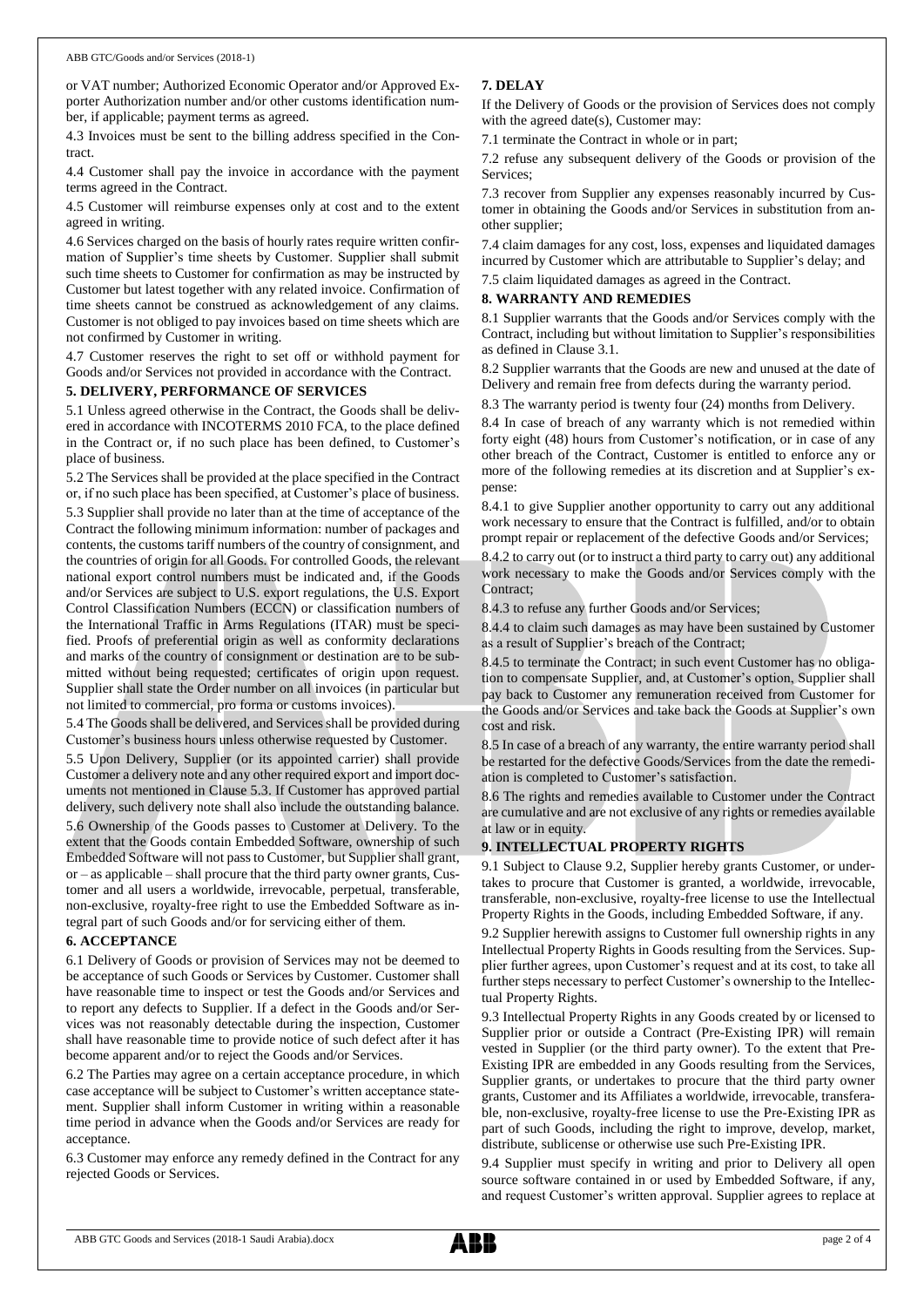its own cost any open source software components rejected by Customer with software of at least the same quality and functionality.

9.5 If any claim is made against Customer that the Goods and/or Services infringe a third party's Intellectual Property Rights, Supplier shall at its cost, but at Customer's discretion (i) procure for Customer and Customer's clients, as the case may be, the right to continue using the Goods and/or Services; (ii) modify the Goods and/or Services so they cease to be infringing; or (iii) replace the Goods and/or Services by non-infringing equivalents. Otherwise, Customer is entitled to terminate the Contract and to reclaim all sums which it has paid to Supplier thereunder.

#### **10. COMPLIANCE, INTEGRITY**

10.1 Supplier shall provide the Goods and/or Services in compliance with all relevant laws, regulations, and codes of practice. During the term of the Contract, Supplier shall on a six-monthly basis provide to Customer a duly completed Six Monthly Supplier's Compliance with Labor Laws Certificate substantially in the format attached to the Order as ANNEX 1.

10.2 Supplier and its subcontractors must comply with the ABB List of Prohibited and Restricted Substances and report to Customer the substances contained in the Goods. Supplier must also comply with the reporting and other requirements regarding Conflict Minerals made available under **[www.abb.com](http://www.abb.com/) – Supplying – Material Compliance – ABB Policy and Supplier Requirements** or otherwise and shall provide Customer with documents, certificates and statements as requested. Any statement made by Supplier to Customer (whether directly or indirectly) with regard to materials used for or in connection with the Goods and/or Services will be deemed to be a representation under the Contract.

10.3 Supplier represents and warrants that it is and will remain fully compliant with all applicable trade and customs laws, regulations, instructions, and policies, including, but not limited to, satisfying all necessary clearance requirements, proofs of origin, export and import licenses and exemptions from, and making all proper filings with appropriate governmental bodies and/or disclosures relating to the provision of services, the release or transfer of goods, hardware, software and technology.

10.4 No material or equipment included in or used for the Goods and/or Services must originate from any company or country listed in any relevant embargo issued by the authority in the country where the Goods and/or Services will be used or an authority otherwise having influence over the equipment and material forming part of the Goods and/or Services. If any of the Goods and/or Services are or will be subject to export restrictions, it is Supplier's responsibility to promptly inform Customer in writing of the particulars of such restrictions.

10.5 Both Parties warrant that each will not, directly or indirectly, and that each has no knowledge that other persons will, directly or indirectly, make any payment, gift or other commitment to its customers, to government officials or to agents, directors and employees of each Party, or any other party in a manner contrary to applicable laws (including but not limited to the U. S. Foreign Corrupt Practices Act, the UK Bribery Act 2010 and, where applicable, legislation enacted by member states and signatories implementing the OECD Convention Combating Bribery of Foreign Officials), and shall comply with all relevant laws, regulations, ordinances and rules regarding bribery and corruption. Nothing in the Contract will render either Party or any of its Affiliates liable to reimburse the other for any such consideration given or promised.

10.6 Supplier herewith acknowledges and confirms that Supplier has received a copy of ABB's Code of Conduct and ABB's Supplier Code of Conduct or has been provided information on how to access both ABB Codes of Conduct online under **[www.abb.com/Integrity](http://www.abb.com/Integrity)**. Supplier agrees to perform its contractual obligations in accordance with both ABB Codes of Conduct.

10.7 ABB has established reporting channels where Supplier and its employees may report suspected violations of applicable laws, policies or standards of conduct: Web portal: **[www.abb.com/Integrity](http://www.abb.com/Integrity) – Reporting Channels**; contact details specified on this Web portal.

10.8 Any violation of an obligation contained in this Clause 10 is a material breach of the Contract and entitles the other Party to terminate

the Contract with immediate effect and without prejudice to any further rights or remedies available thereunder or at law. Notwithstanding anything to the contrary in the Contract, Supplier shall, without any limitations, indemnify and hold harmless Customer for all liabilities, damages, cost or expenses incurred as a result of any such violation and/or termination of the Contract, or arising from export restrictions concealed by Supplier.

## **11. CONFIDENTIALITY, DATA SECURITY, DATA PROTECTION**

11.1 Supplier shall keep in strict confidence all Customer Data and any other information concerning Customer's or its Affiliates' business, their products and/or their technologies which Supplier obtains in connection with the Goods and/or Services to be provided (whether before or after acceptance of the Contract). Supplier shall restrict disclosure of such confidential material to such of its employees, agents or subcontractors or other third parties as need to know the same for the purpose of the provision of the Goods and/or Services to Customer. Supplier shall ensure that such employees, agents, subcontractors or other third parties are subject to and comply with the same obligations of confidentiality as applicable to Supplier and will be liable for any unauthorized disclosures.

11.2 Supplier shall apply appropriate safeguards, adequate to the type of Customer Data to be protected, against the unauthorised access or disclosure of Customer Data and protect such Customer Data in accordance with the generally accepted standards of protection in the related industry, or in the same manner and to the same degree that it protects its own confidential and proprietary information – whichever standard is higher. Supplier may disclose confidential information to Permitted Additional Recipients (which means Supplier's authorised representatives, including auditors, counsels, consultants and advisors) provided always that (i) such information is disclosed on a strict need-to-know basis, and (ii) such Permitted Additional Recipients sign with Supplier a confidentiality agreement with terms substantially similar hereto or, where applicable, are required to comply with codes of professional conduct ensuring confidentiality of such information. Supplier shall comply with, and ensure that the Permitted Additional Recipients comply with, any security procedure, policy or standard provided to Supplier by Customer or any of its Affiliates from time to time, and in particular with the ABB Cyber Security Requirements for Suppliers as made available under **[www.abb.com/Supplying/Cybersecurity](http://www.abb.com/Supplying/Cybersecurity)**, or as otherwise set out in the Contract.

11.3 Supplier must not (i) use Customer Data for any other purposes than for providing the Goods and/or Services, or (ii) reproduce the Customer Data in whole or in part in any form except as may be required by the Contract, or (iii) disclose Customer Data to any third party, except to Permitted Additional Recipients or with the prior written consent of Customer.

11.4 Supplier shall install and update at its own cost adequate virus protection software and operating system security patches for all computers and software utilized in connection with providing the Goods and/or Services.

11.5 Supplier shall inform Customer without delay about suspicion of breaches of data security or other serious incidents or irregularities regarding any Customer Data.

11.6 Supplier agrees that Customer may provide any information received from Supplier to Affiliates of Customer and to third parties.

#### 11.7 Protection of Personal Data

11.7.1 If Customer discloses Personal Data to Supplier, Supplier shall comply with all applicable data protection laws and regulations.

11.7.2 Supplier shall apply appropriate physical, technical and organizational measures to ensure a level of security of Personal Data appropriate to the respective risk and the ability to ensure the ongoing confidentiality, integrity, availability and resilience of processing systems and services.

11.7.3 Supplier agrees that it will not withhold or delay its consent to any changes to this Clause 11 which in Customer's or its Affiliates' reasonable opinion are required to be made in order to comply with applicable data protection laws and regulations and/or with guidelines